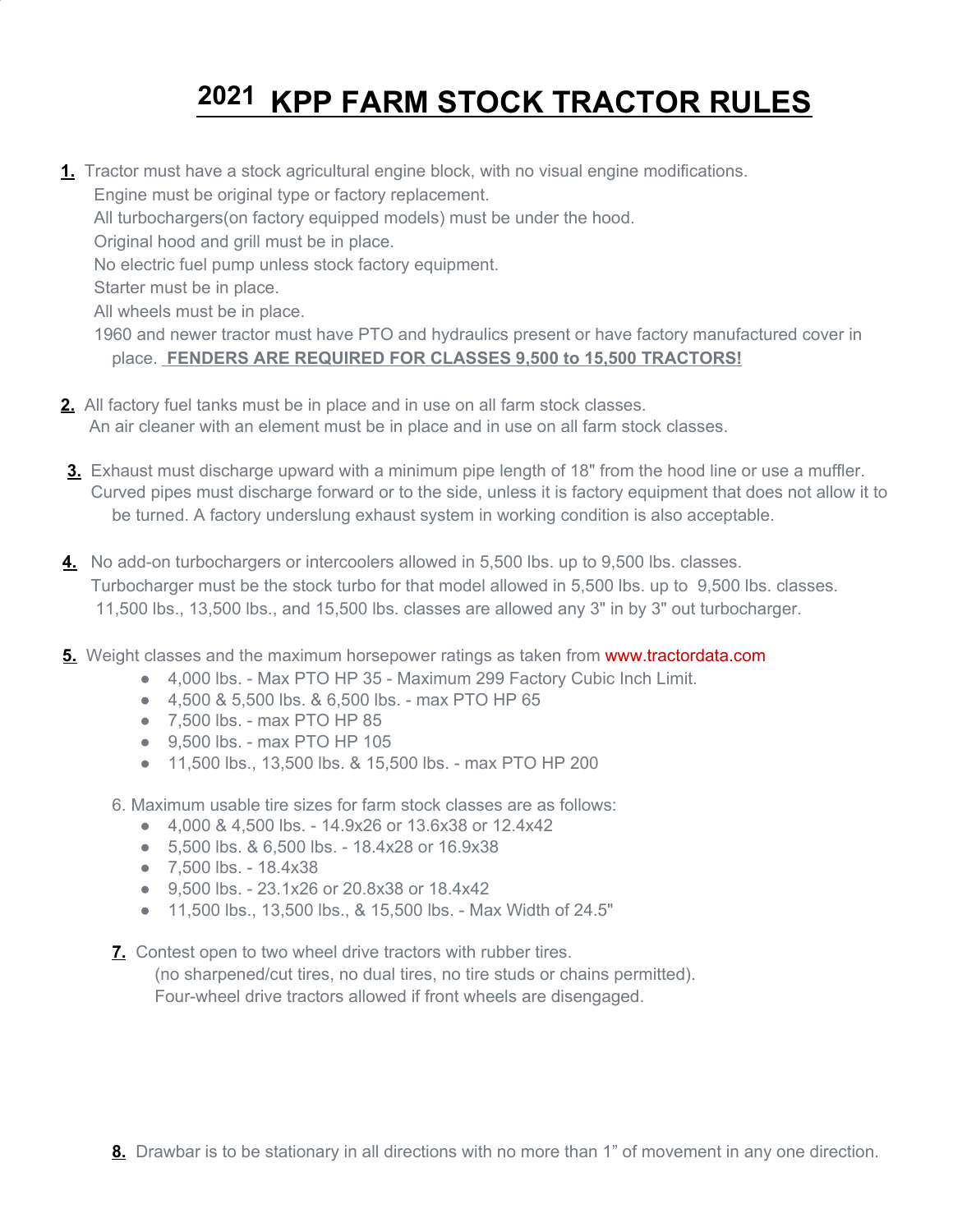- Maximum height of drawbar to be 20".
- Length of Drawbar (from center of rear axle to hooking point) to be no more than:
- 18 inches for 4000-4500-5500-6500 lbs. classes.
- 24 inches for 7500-9500-11500-13500-15500 lbs. classes.
- Drawbar must be equipped with a steel-hitching device minimum 1/2" thickness, maximum 1" thickness.
- Hitch must have a minimum (3 inches wide by 3-3/4 inches long) opening.
- Cross sectional thickness must be 7/8" minimum.
- Pulling point may not be more than 1  $\frac{1}{4}$ " from back edge of hitching device.
- NPJ suggests fastening the hitching device with one 7/8" or two 5/8" grade 5 bolt or bolts.
- No top bracing except complete factory setup.
- No quick hitch type adapters allowed on tractors.
- No vertical hitches or upright clevises allowed.
- A twist clevis is permitted if large enough and securely fastened to drawbar so it does not move.
- **EXECTS IF YOU ARE UNSURE IF YOUR HITCH WILL MEET REQUIREMENTS, ASK TECH** OFFICIALS ASAP.
- **9.** No portion of tractor or ballast may interfere with sled or sled hitch during pull.

**10.** No weight frame or weight may extend more than 24" beyond the forward most point of the tractor. All weight frames and weights must be stationary and safely secured to the tractor. Weights and brackets must not extend rearward beyond the rear tires.

- No weights may be located in a position, which could hinder safe operation of the tractor.
- No weights on the driver's seat.
- No weights or brackets may exceed in width 12" beyond the tires.
- Any ballast or external parts lost while hooked to the sled will be cause for disqualification. Internal parts excepted.
- No weights or brackets to be closer than 8" to the drawbar point of hook.
- **11.** All tractors must be equipped with working rear wheel brakes.

**12.** Maximum allowable RPM's:

- 4,000 lbs. 4,500 lbs. 5,500 lbs. 6,500 lbs. classes limited to 2,200 RPM
- 7,500 lbs. & 9,500 lbs. classes limited to 2,800 RPM
- 11,500 lbs., 13,500 lbs., & 15,500 lbs. classes limited to 3,000 RPM
- All John Deere 2 cylinders are limited to 1,500 RPM
- Any tractor with a factory RPM rating in excess of limits outlined here, will be allowed to run at FACTORY RPM'S plus 10% as determined by tractordata.com
- PLEASE NOTE: 6500 lbs. class tractors must remain at 2200 RPM if also running in the 7500 lbs. class.
- **13.** FARM STOCK PACE SPEEDS AS FOLLOWS:

5,500 - 6,500 - 7,500 lbs. at 4 MPH and under 9,500 - 11,500 - 13,500 - 15,500 lbs. At 8 MPH and Under

**14.** During a pull the governor must be in working condition and must not allow the engine to exceed max allowed rpm under load.

**15.** Any rotating PTO shaft that cannot be stopped by the driver's hand must be shielded.